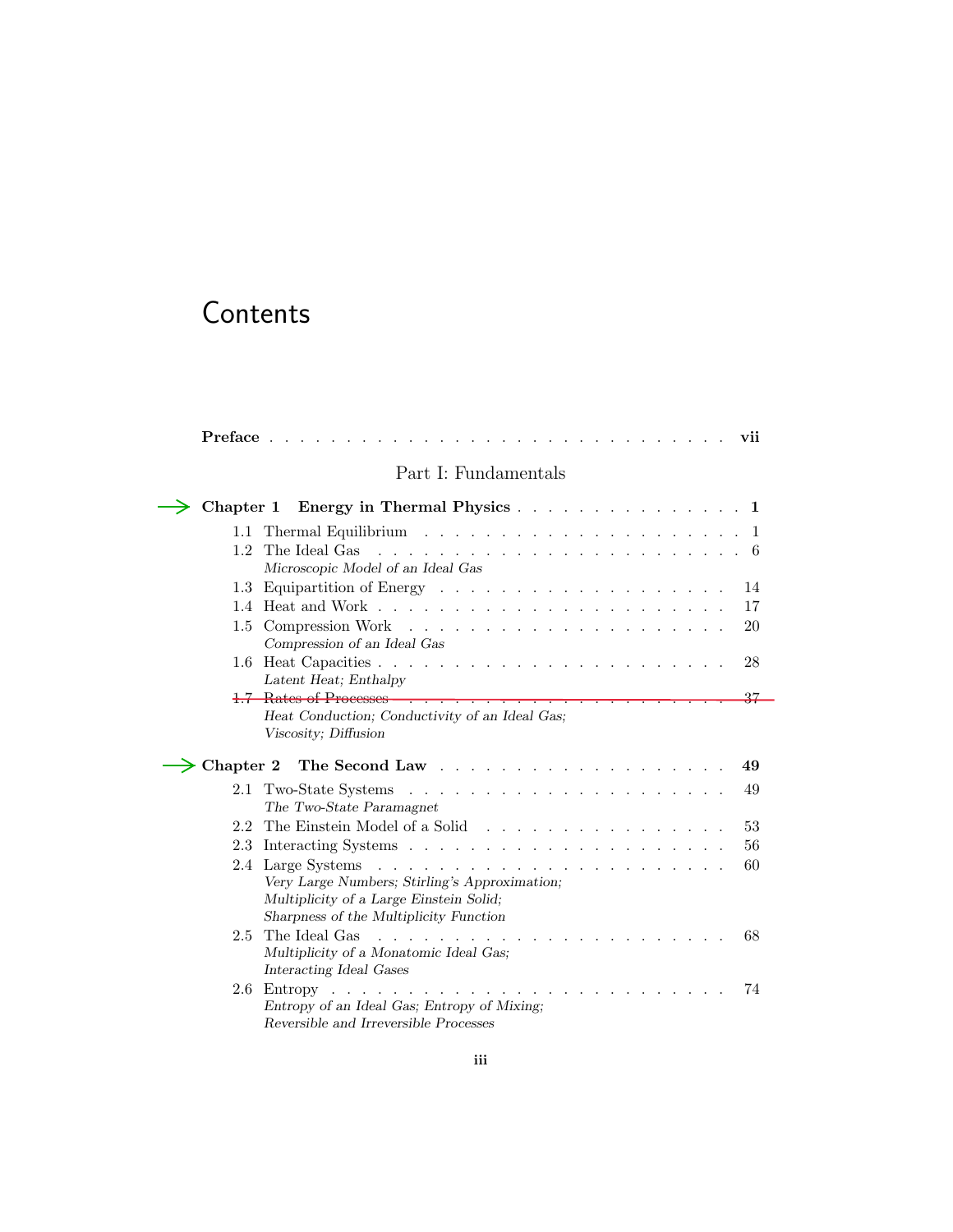### **iv** Contents

|  | $\rightarrow$ Chapter 3 Interactions and Implications 85 |
|--|----------------------------------------------------------|
|  |                                                          |
|  | A Silly Analogy; Real-World Examples                     |
|  |                                                          |
|  | Predicting Heat Capacities; Measuring Entropies;         |
|  | The Macroscopic View of Entropy                          |
|  |                                                          |
|  | Notation and Microscopic Physics; Numerical Solution;    |
|  | Analytic Solution                                        |
|  | 3.4 Mechanical Equilibrium and Pressure 108              |
|  | The Thermodynamic Identity; Entropy and Heat Revisited   |
|  | 3.5 Diffusive Equilibrium and Chemical Potential 115     |
|  | 3.6 Summary and a Look Ahead 120                         |
|  |                                                          |

## Part II: Thermodynamics

|               | Chapter 4 Engines and Refrigerators 122                                                                                                                  |
|---------------|----------------------------------------------------------------------------------------------------------------------------------------------------------|
|               | The Carnot Cycle                                                                                                                                         |
|               |                                                                                                                                                          |
|               | 131<br>Internal Combustion Engines; The Steam Engine                                                                                                     |
|               | The Throttling Process; Liquefaction of Gases;<br>Toward Absolute Zero                                                                                   |
|               | Chapter 5 Free Energy and Chemical Thermodynamics 149                                                                                                    |
|               | 5.1 Free Energy as Available Work<br>149<br>Electrolysis, Fuel Cells, and Batteries;<br>Thermodynamic Identities                                         |
|               | 5.2 Free Energy as a Force toward Equilibrium 161<br>Extensive and Intensive Quantities; Gibbs Free Energy<br>and Chemical Potential                     |
| 5.4           | Phase Transformations of Pure Substances<br>-166<br>Diamonds and Graphite; The Clausius-Clapeyron<br>Relation; The van der Waals Model                   |
| 5.4           | <b>Phase Transformations of Mixtures</b><br>-186<br>Free Energy of a Mixture; Phase Changes of a Miscible<br>Mixture; Phase Changes of a Eutectic System |
| $5.5^{\circ}$ | Dilute Solutions<br><b>200</b><br>Solvent and Solute Chemical Potentials; Osmotic Pressure;<br>Boiling and Freezing Points                               |
|               | 208<br>Nitrogen Fixation; Dissociation of Water; Oxygen<br>Dissolving in Water; Ionization of Hydrogen                                                   |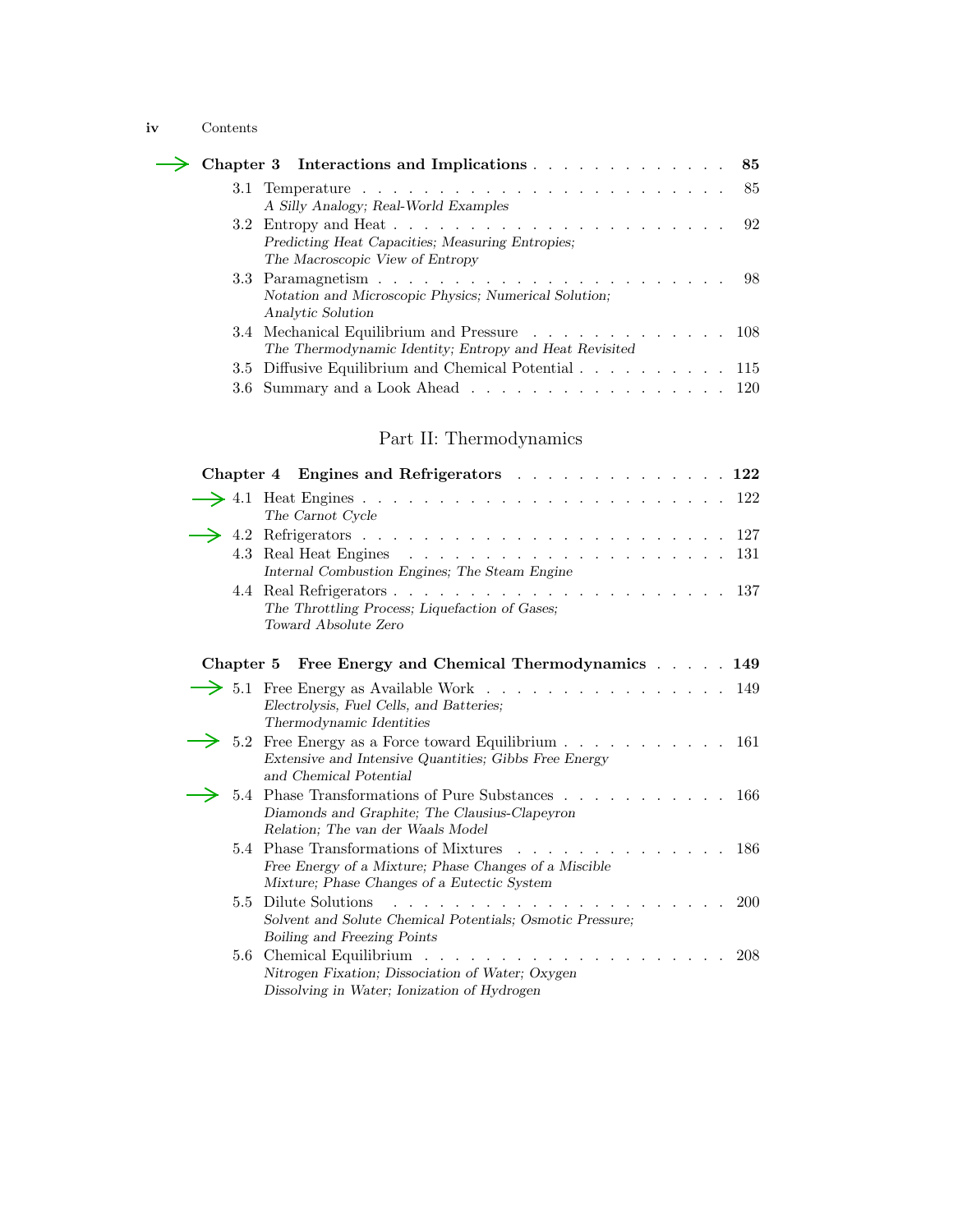## Part III: Statistical Mechanics

L.

|                   | Chapter 6 Boltzmann Statistics<br>220                                                                                                                                                                                                                                                                              |
|-------------------|--------------------------------------------------------------------------------------------------------------------------------------------------------------------------------------------------------------------------------------------------------------------------------------------------------------------|
| 6.1               | 220<br>The Partition Function; Thermal Excitation of Atoms                                                                                                                                                                                                                                                         |
| 6.2               | 229                                                                                                                                                                                                                                                                                                                |
|                   | Paramagnetism; Rotation of Diatomic Molecules                                                                                                                                                                                                                                                                      |
| 6.3               | The Equipartition Theorem<br>238<br>and the contract of the contract of the contract of the contract of the contract of the contract of the contract of the contract of the contract of the contract of the contract of the contract of the contract of the contra                                                 |
|                   | 6.4 The Maxwell Speed Distribution<br>242                                                                                                                                                                                                                                                                          |
|                   | 6.5 Partition Functions and Free Energy<br>247                                                                                                                                                                                                                                                                     |
|                   | 6.6 Partition Functions for Composite Systems<br>249                                                                                                                                                                                                                                                               |
|                   | 251<br>The Partition Function; Predictions                                                                                                                                                                                                                                                                         |
| Chapter 7         | Quantum Statistics<br>257                                                                                                                                                                                                                                                                                          |
| $\rightarrow$ 7.1 | 257<br>An Example: Carbon Monoxide Poisoning                                                                                                                                                                                                                                                                       |
|                   | 262<br>The Distribution Functions                                                                                                                                                                                                                                                                                  |
|                   | 7.3 Degenerate Fermi Gases<br>271<br>Zero Temperature; Small Nonzero Temperatures;<br>The Density of States; The Sommerfeld Expansion                                                                                                                                                                              |
|                   | 7.4 Blackbody Radiation<br>288<br>The Ultraviolet Catastrophe; The Planck Distribution;<br>Photons; Summing over Modes; The Planck Spectrum;<br>Total Energy; Entropy of a Photon Gas; The Cosmic<br>Background Radiation; Photons Escaping through a Hole;<br>Radiation from Other Objects; The Sun and the Earth |
|                   | 7.5 Debye Theory of Solids<br>.<br>307                                                                                                                                                                                                                                                                             |
|                   | 7.6 Bose-Einstein Condensation<br>315<br><u>.</u><br>Real-World Examples; Why Does it Happen?                                                                                                                                                                                                                      |
| Chapter 8         | Systems of Interacting Particles 327                                                                                                                                                                                                                                                                               |
|                   | 328<br>8.1 Weakly Interacting Gases<br>The Partition Function; The Cluster Expansion;<br>The Second Virial Coefficient                                                                                                                                                                                             |
| 8.2               | The Ising Model of a Ferromagnet<br>339<br>Exact Solution in One Dimension;<br>The Mean Field Approximation;<br>Monte Carlo Simulation                                                                                                                                                                             |